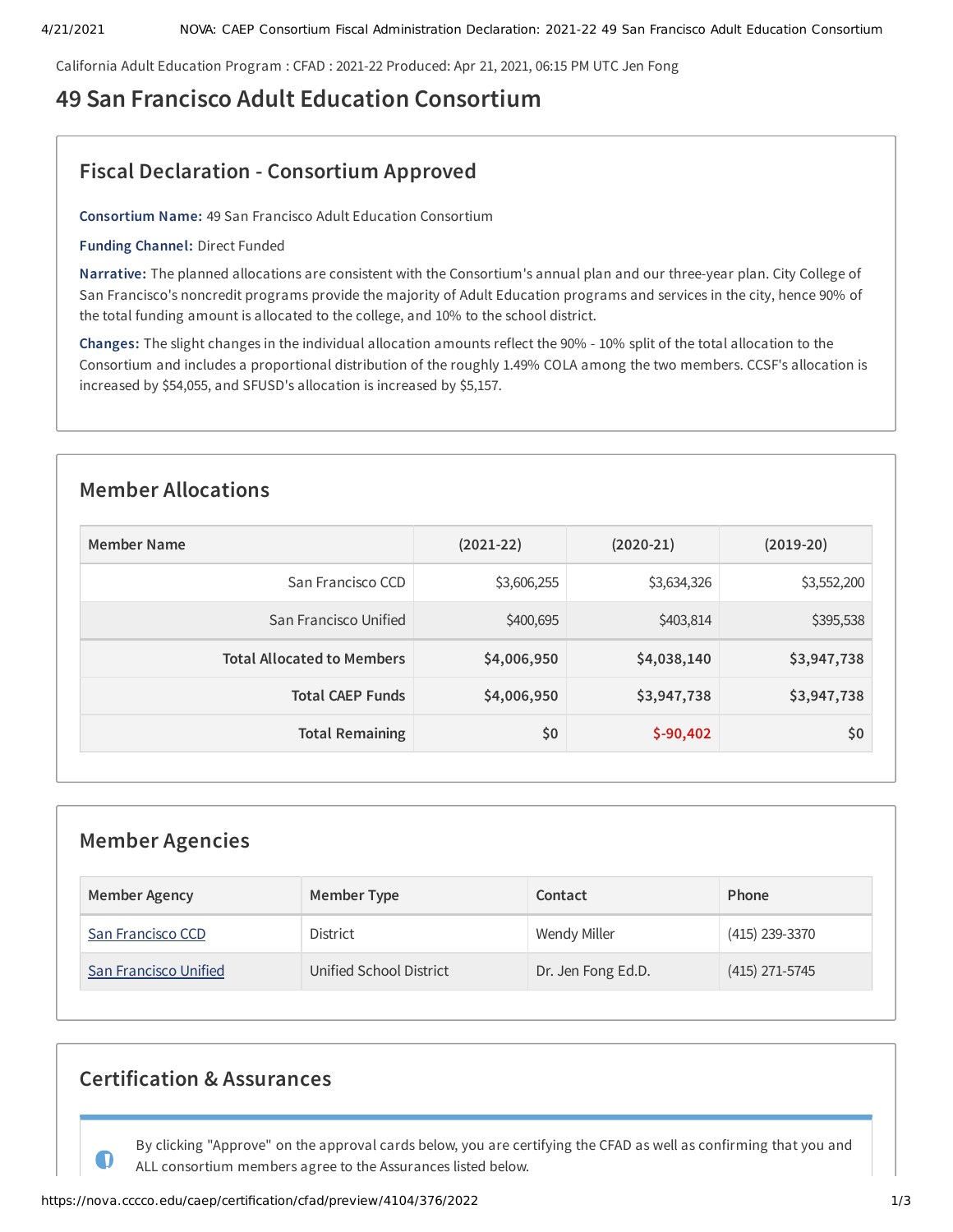## **Assurances**

## **Membership & Decision-Making**

- I certify that any community college district, school district, or county office of education, or any joint powers authority consisting of community college districts, school districts, county offices of education, or a combination of these, located within the boundaries of the adult education region shall be permitted to join the consortium as a member (EC 84905 (a) (b). (See Membership Box above).
- I certify that only members as described above (and in EC 84905) are allowed to join my consortium as members and participate in decision making and approvals whether in a public meeting, or via the NOVA planning, budgeting & expense reporting system.
- I certify that as a condition of joining a consortium, as a member, I shall commit to reporting any funds (as described in EC 84916) available to that member for the purposes of education and workforce services for adults and the uses of those funds through the annual Program Area exercise in NOVA for reporting leveraged funds, and instructional hours.
- I certify that as a member of the consortium my district shall be represented only by an official designated by the governing board of the member (EC 84905 (c)).
- I certify that as a member of the consortium, I shall participate in any decision made by the consortium (EC 84905 (d)(1) (A)).
- I certify that all decision made by the consortium and its members is final (EC 84905 (d)(1)(F)).
- I certify that I will adhere to the consortium rules and procedures and, as agreed upon by the consortium members, to any additional by-laws, charters, etc.

## **Public Meetings**

- I certify that a proposed decision is considered at an open, properly noticed public meeting of the consortium at which members of the public may comment (EC 84905  $(d)(1)(B)$ ).
- I certify that the consortium has provided the public with adequate notice of a proposed decision and considered any comments submitted by members of the public, and any comments submitted by members of the public have been distributed publicly (EC 84905  $(d)(1)(C)$ ).
- I certify that the consortium has requested comments regarding a proposed decision from other entities located in the adult education region that provide education and workforce services for adults (EC 84905 (d)(1)(D)(i)).
- I certify that the consortium has requested comments regarding a proposed decision from other entities located in the adult education region that provide education and workforce services for adults (EC 84905 (d)(1)(D)(i)).
- I certify that the consortium has considered input provided by pupils, teachers employed by local educational agencies, community college faculty, principals, administrators, classified staff, and the local bargaining units of the school districts and community college districts before it makes a decision (EC 84905  $(d)(1)(E)$ ).
- I certify that in addition to the meeting requirements listed in EC 84905, and as agreed upon by the consortium members, that I will follow the public meeting requirements listed in the Ralph M. Brown Act as the Brown Act applies to the governing body of any "local body created by state or federal statute." (Ed. Code, section 54952.)

## **Reporting Requirements**

- I certify that I will participate in completing and updating any consortium long range and/or short range planning efforts and/or budget work plans (EC 84906, 84914(a)).
- I certify that all CAEP expenses have been expended in the CAEP seven program areas, and services provided are consistent with the 3-year plan, the annual plan, and my district's work plan & budget as submitted in NOVA (EC 84913 (1-7), 84906, 8914(a)).
- I certify that my expenditures of CAEP funds match the objectives/activities included in the annual plan and the member work plan (EC 84906, 84914(a)).
- I certify that my expenditures of CAEP funds adhere to the allowable uses of funds as identified in the CAEP Fiscal Management Guide.
- I certify that I will report student level enrollment data and outcomes as prescribed by the State CAEP Office (EC 84920).